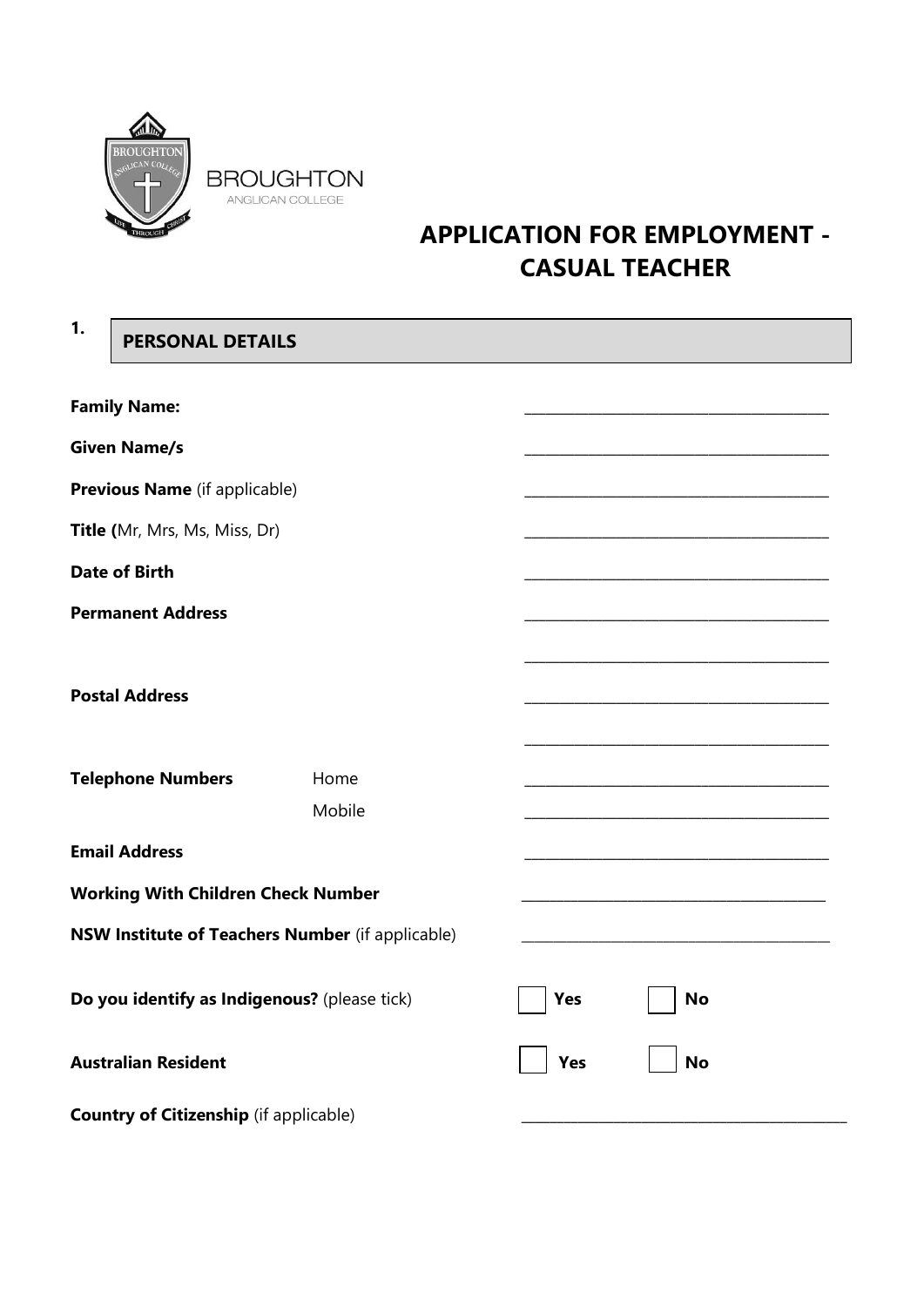

#### **2. QUALIFICATIONS**

**Teaching Qualification:** In what areas are you are qualified to teach?



Early Childhood Primary



Secondary Teaching Areas

**Tertiary Education** (including current incomplete courses)

| <b>Name and Location of</b><br>Institution | <b>Award Conferred</b> | <b>Year of Completion</b> |
|--------------------------------------------|------------------------|---------------------------|
|                                            |                        |                           |
|                                            |                        |                           |
|                                            |                        |                           |
|                                            |                        |                           |

*Please provide certified copies of academic transcripts.* 

*Please provide certified copies of evidence that qualifications gained overseas are recognised by the N.S.W. Teachers Institute.*

# **Significant Professional Development Courses undertaken in past five years**

| <b>Name of Course</b> | <b>Course Provider</b> | <b>Year of Course</b> | <b>Award (if applicable)</b> |
|-----------------------|------------------------|-----------------------|------------------------------|
|                       |                        |                       |                              |
|                       |                        |                       |                              |
|                       |                        |                       |                              |
|                       |                        |                       |                              |
|                       |                        |                       |                              |
|                       |                        |                       |                              |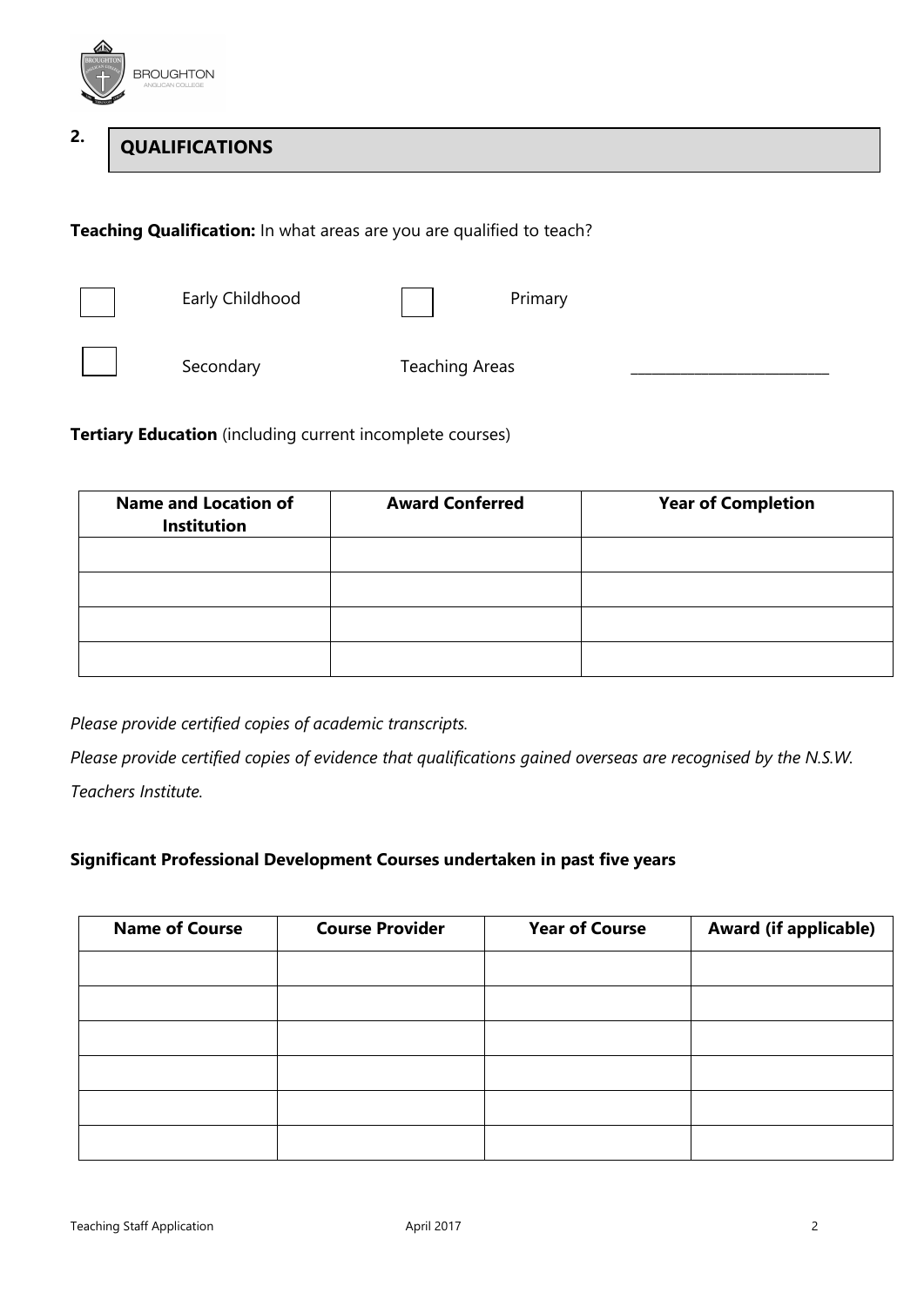

#### **3. EMPLOYMENT DETAILS**

# **Employment History**

| Year you commenced teaching?                         |  |
|------------------------------------------------------|--|
| School of last permanent appointment (if applicable) |  |
| Teaching Subjects/Areas:                             |  |
| Other areas you are prepared to teach others?        |  |
| Days available/unavailable:                          |  |

**Past Employment – Full time, Part time or Temporary** (in reverse order from most recent employment)

| From | To | <b>Name and Address of Employer</b> | <b>Full Time, Part Time,</b> |
|------|----|-------------------------------------|------------------------------|
|      |    |                                     | <b>Temporary or Casual</b>   |
|      |    |                                     |                              |
|      |    |                                     |                              |
|      |    |                                     |                              |
|      |    |                                     |                              |
|      |    |                                     |                              |
|      |    |                                     |                              |
|      |    |                                     |                              |
|      |    |                                     |                              |
|      |    |                                     |                              |
|      |    |                                     |                              |
|      |    |                                     |                              |
|      |    |                                     |                              |
|      |    |                                     |                              |
|      |    |                                     |                              |
|      |    |                                     |                              |
|      |    |                                     |                              |
|      |    |                                     |                              |
|      |    |                                     |                              |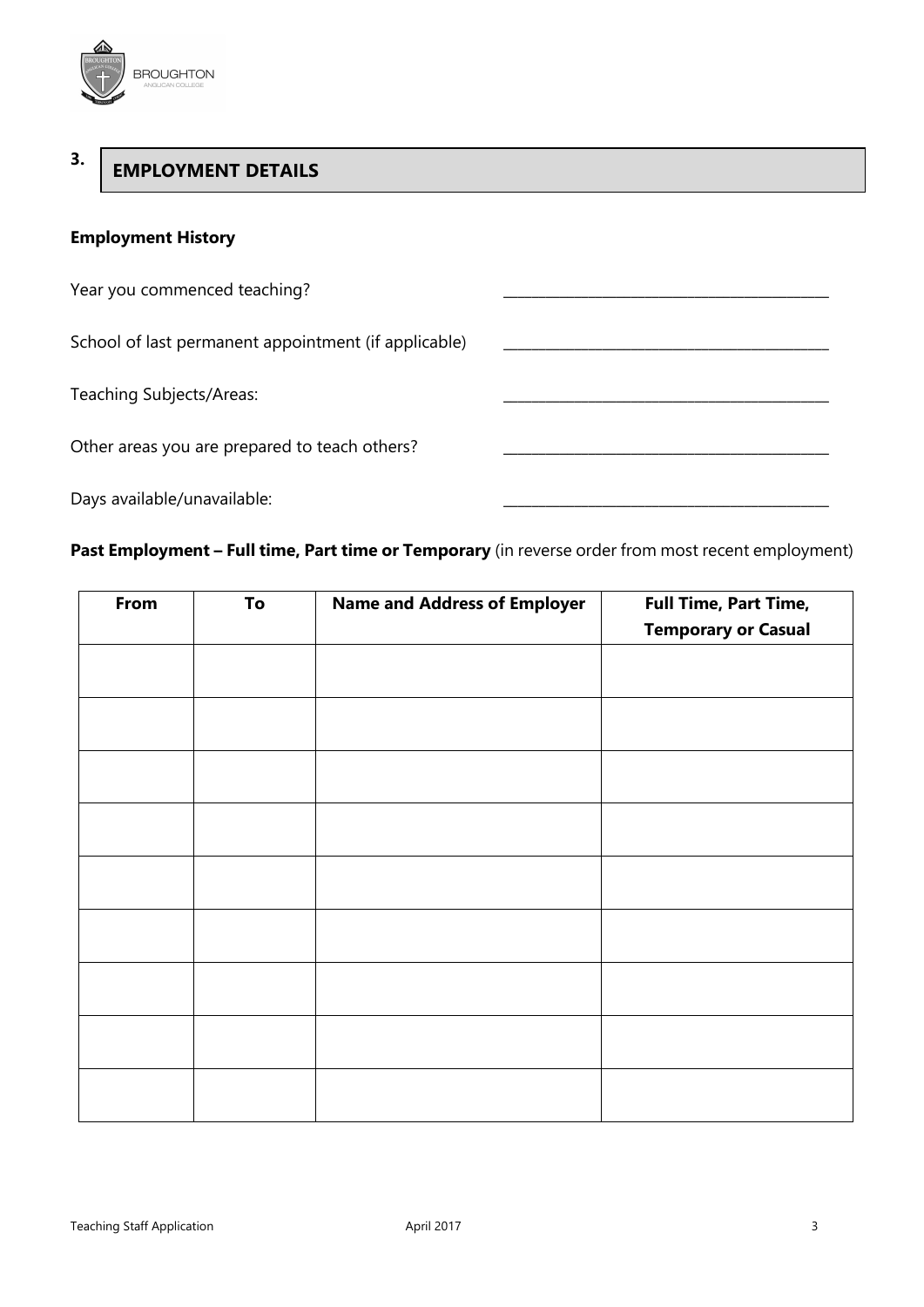

| 4. | <b>ACCREDITATION INFORMATION</b>     |     |    |
|----|--------------------------------------|-----|----|
|    | Did you teach before 1 October 2004? | Yes | N٥ |

| If YES, have you taught in the past 5 years?<br>Yes                                                                                                         | No. |
|-------------------------------------------------------------------------------------------------------------------------------------------------------------|-----|
| NSW Institute of Teachers Number (if applicable)<br>Please provide a certified copy of your NSW Teachers Institute Accreditation or card.                   |     |
| NSW Teachers Institute Accreditation (if applicable)                                                                                                        |     |
| Are you a financial member of the NSW Teachers Institute?<br>Yes.                                                                                           | No. |
| Independent Schools Teacher Accreditation Authority Number (if applicable)                                                                                  |     |
| Independent Schools Teacher Accreditation Authority Status (if applicable)<br>Please provide a certified copy of relevant ISTAA documentation if applicable |     |

Teacher Classification (e.g. ST1, Step 6)

**5.**

# **CHURCH AFFILIATION**

| Religious Denomination: |  |
|-------------------------|--|
| Church attended:        |  |
| Present Involvement:    |  |

\_\_\_\_\_\_\_\_\_\_\_\_\_\_\_\_\_\_\_\_\_\_\_\_\_\_\_\_\_\_\_\_\_\_\_\_\_\_\_\_\_\_\_\_\_\_\_\_\_\_\_\_\_\_\_\_\_\_\_\_\_\_\_\_\_\_\_\_\_\_\_\_\_\_\_\_\_\_\_\_\_\_\_\_\_\_\_\_\_\_\_\_\_\_\_\_\_\_\_\_\_\_\_\_\_\_\_\_\_\_

Have you included a minister's reference?

Yes No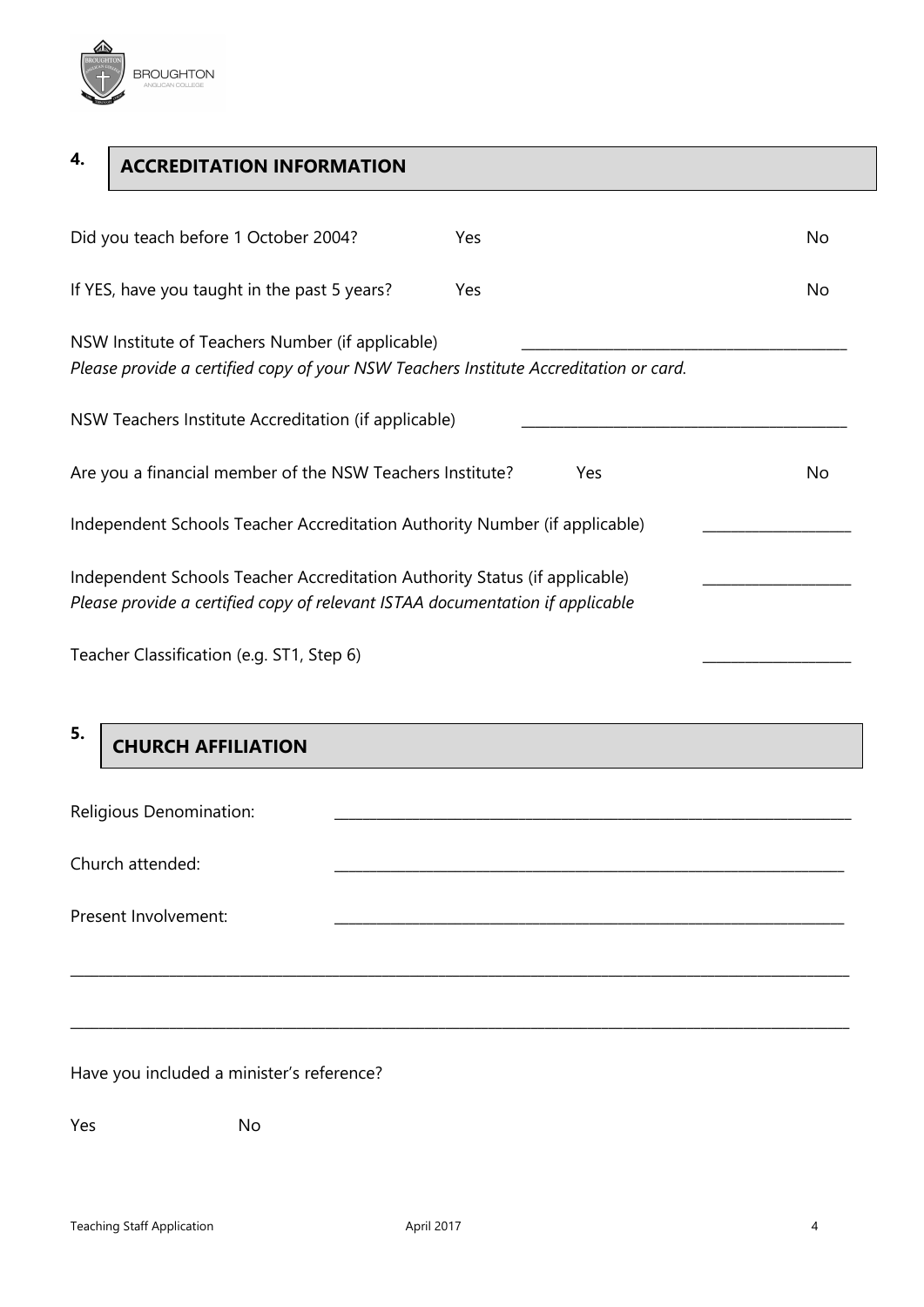

### **6.**

# **REFEREES AND REFERENCES**

# **Referees information**

| <b>Name</b> | <b>Company/Position/Relationship</b> | <b>Contact Number</b> |
|-------------|--------------------------------------|-----------------------|
|             |                                      |                       |
|             |                                      |                       |
|             |                                      |                       |

# **References included with application**

| Name | Company/Position/Relationship |  |  |  |
|------|-------------------------------|--|--|--|
|      |                               |  |  |  |
|      |                               |  |  |  |
|      |                               |  |  |  |

#### **7. EMPLOYMENT SCREENING**

Teaching Positions are child related positions. Child Protection Legislation requires preferred applicants to be subject to employment screening.

A Working With Children Check number will need to be provided before a person can commence working at the College.

| Have you ever had your registration, licensing or classification as     |  |     |  |
|-------------------------------------------------------------------------|--|-----|--|
| a teacher cancelled or suspended in Australia or any other   Yes        |  | No. |  |
| country?                                                                |  |     |  |
| Have you ever been refused registration, accreditation, licensing   Yes |  | No. |  |
| or classification as a teacher in Australia or any other country?       |  |     |  |
| <b>Teaching Staff Application</b><br>April 2017                         |  |     |  |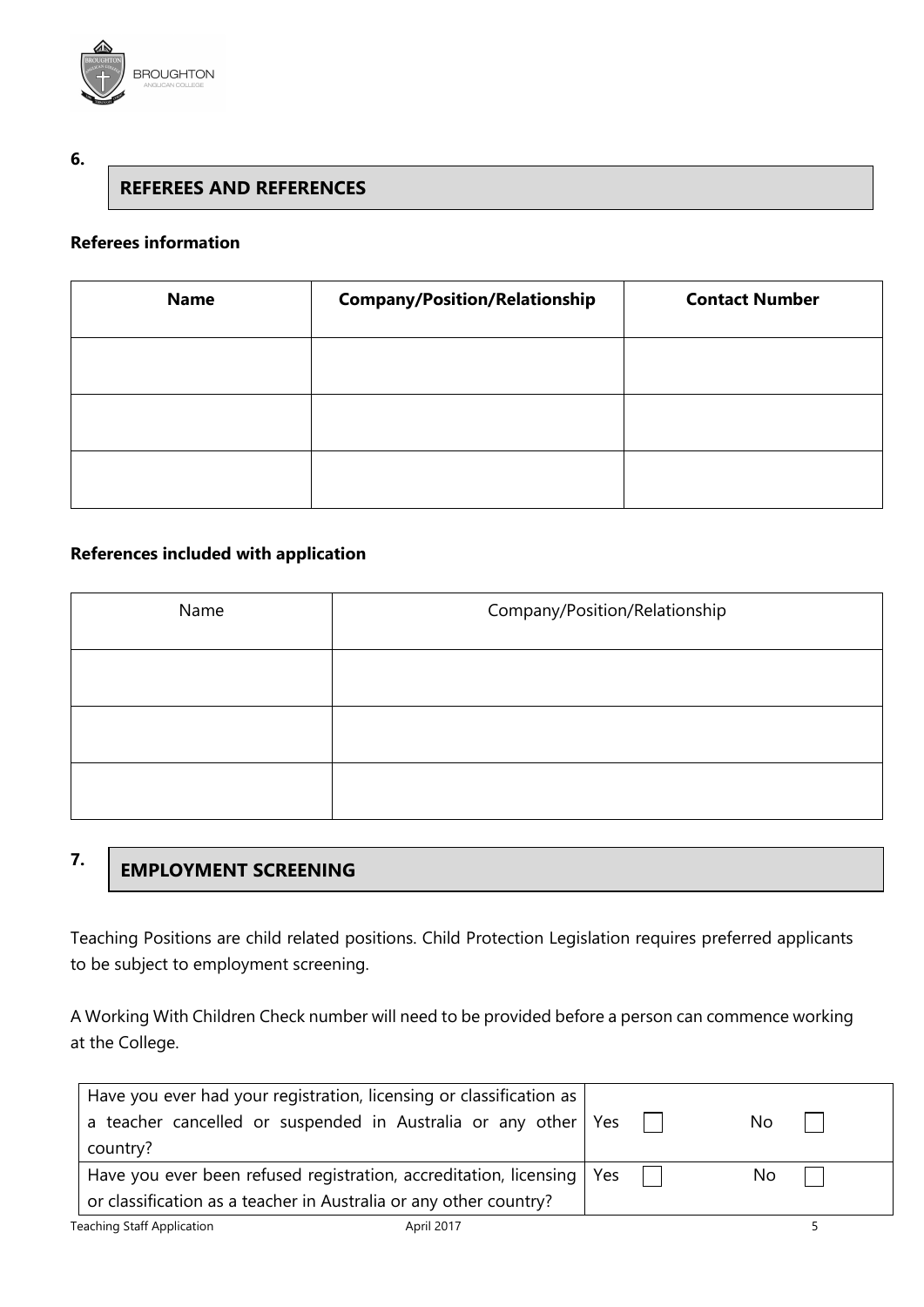

| Have you ever been asked to resign as a teacher in Australia or   Yes                |  |  | No  |  |
|--------------------------------------------------------------------------------------|--|--|-----|--|
| any other country?                                                                   |  |  |     |  |
| Have you ever been (or are you currently) the subject of                             |  |  |     |  |
| disciplinary proceedings in relation to you employment in   Yes $\Box$               |  |  | No  |  |
| Australia or any other country?                                                      |  |  |     |  |
| Have you ever been convicted of an offence carrying a penalty or $\vert$ Yes $\vert$ |  |  | No. |  |
| imprisonment?                                                                        |  |  |     |  |
| If you have answered Yes to any of the above questions, please attach details.       |  |  |     |  |

#### **8. DECLARATION**

| Do you have any illness/injury/health problem that may render you   Yes                                                                         |  |  | No. |  |
|-------------------------------------------------------------------------------------------------------------------------------------------------|--|--|-----|--|
| unable to carry out the requirements of the desired position?                                                                                   |  |  |     |  |
| Do you have a Workers Compensation illness/injury that may<br>render you unable to carry out the requirements of the desired   Yes<br>position? |  |  | Nο  |  |
| If you have answered Yes to any of the above questions, please attach details.                                                                  |  |  |     |  |

Please read and sign the following:

**I certify that the information provided by me in this Application Form is complete and correct in every detail, and I understand that any deliberate inaccuracies or omissions may result in nonacceptance of this application and/or the termination of any employment that may be offered.** 

**Applicants Name:** (printed)

**Applicant's Signature:** \_\_\_\_\_\_\_\_\_\_\_\_\_\_\_\_\_\_\_\_\_\_\_\_\_\_\_\_\_\_\_\_\_\_\_\_\_\_\_\_\_\_\_\_\_\_\_\_\_\_\_\_\_\_\_\_\_\_\_\_\_\_\_\_\_\_\_\_\_\_\_\_\_\_\_\_\_

**Date:** \_\_\_\_\_\_\_\_\_\_\_\_\_\_\_\_\_\_\_\_\_\_\_\_\_\_\_\_\_\_\_\_\_\_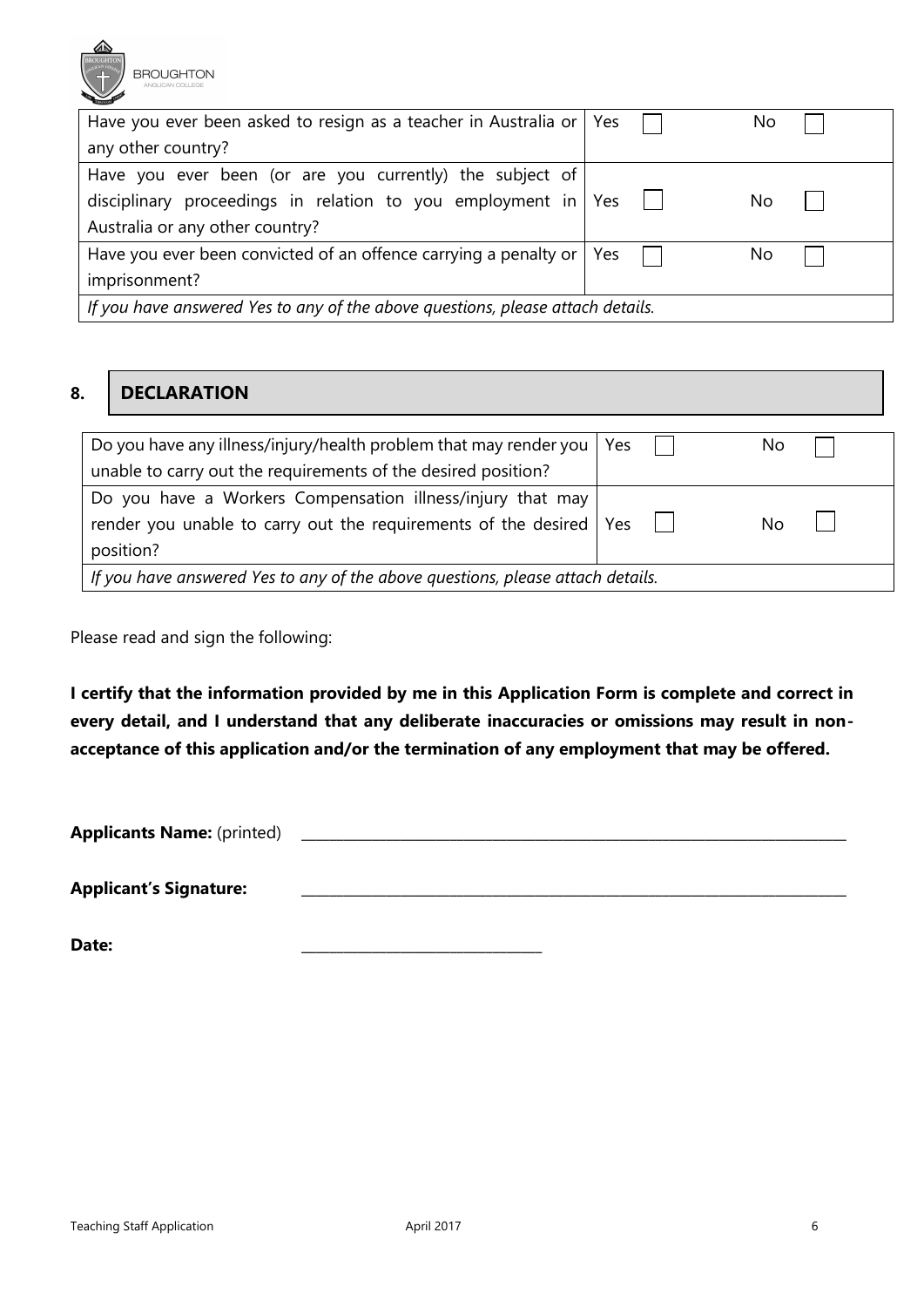

### **EMPLOYMENT DOCUMENT CHECKLIST**

Listed below are documents that may be relevant to your application. Appropriate documentation will be required at your interview. Please indicate which copies of the documents you have submitted to support your application. Copies should be certified as being true copies by either a Justice of the Peace or a Solicitor. The College has a number of Justices of the Peace who can certify documents.

| <b>Document</b>                                                                                  | <b>Included with application - Yes/No</b> |
|--------------------------------------------------------------------------------------------------|-------------------------------------------|
| Driver's Licence *                                                                               |                                           |
| Birth Certificate *                                                                              |                                           |
| Marriage Certificate *                                                                           |                                           |
| Academic Transcript *                                                                            |                                           |
| Working with Children Check Number*                                                              |                                           |
| Document of Residency/Visa (if applicable) *                                                     |                                           |
| <b>Statements of Service</b>                                                                     |                                           |
| NSW Institute of Teachers Card*                                                                  |                                           |
| NSW Institute of Teachers Statement of Eligibility*                                              |                                           |
| Teachers who are NSWIT accredited as proficient are asked to                                     |                                           |
| provide their NSWIT report for accreditation and proficiency *                                   |                                           |
| Teachers who are NSWIT accredited as provisional are asked to                                    |                                           |
| provide two (2) prac reports *                                                                   |                                           |
| Evidence of ISTAA Accreditation                                                                  |                                           |
| Minister's References *                                                                          |                                           |
| If one is not included please nominate a minister as a referee                                   |                                           |
| <b>Professional References</b>                                                                   |                                           |
| <b>Personal References</b>                                                                       |                                           |
| Signed Privacy Policy Agreement *                                                                |                                           |
| Documents marked with an asterix (*) should be supplied as minimum documentation to support your |                                           |
| application                                                                                      |                                           |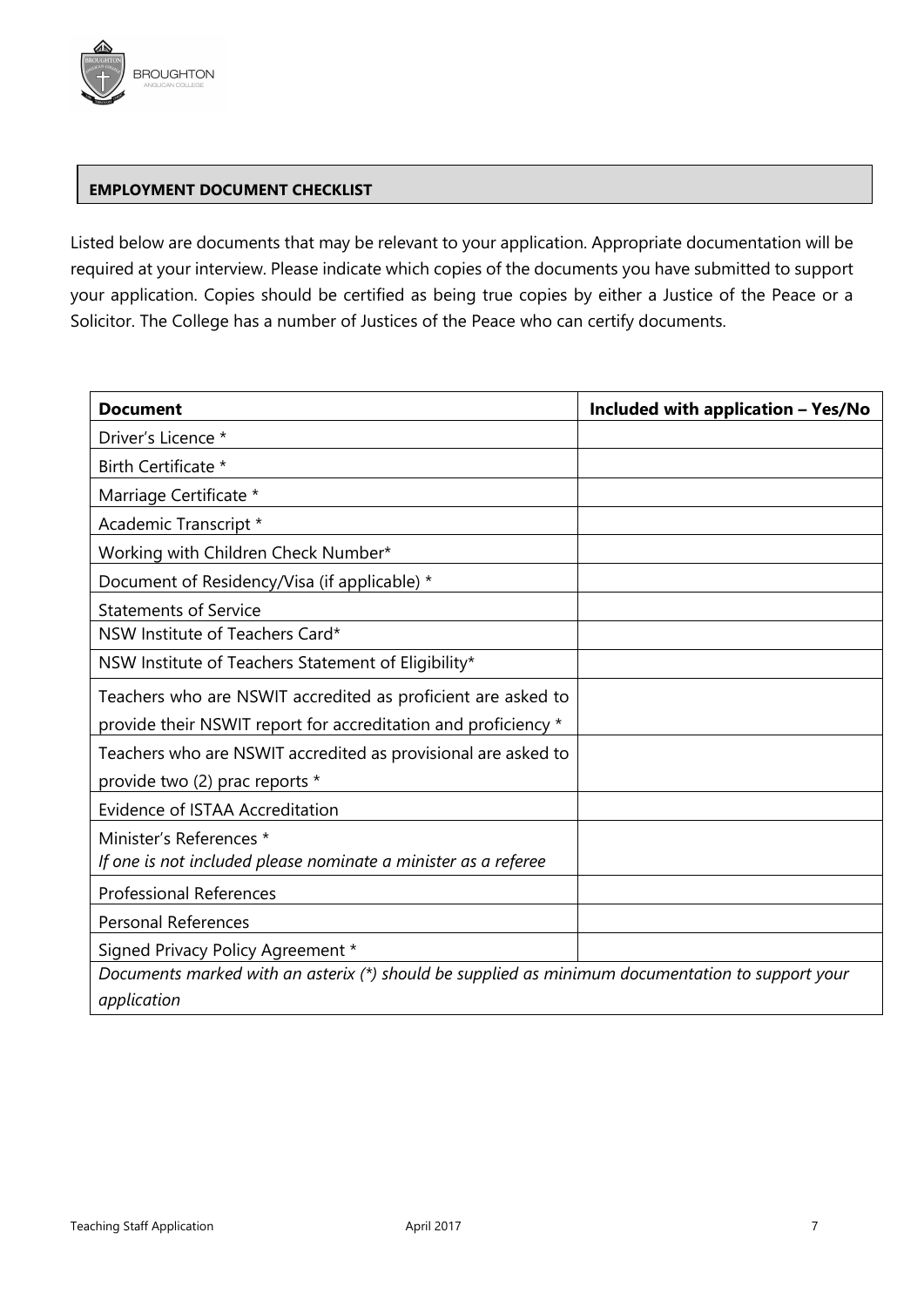

# **Employment Privacy Policy**

Broughton Anglican College is bound by the National Privacy Principles contained in the Commonwealth Privacy Act. The College may, from time to time, review and update this Privacy Policy to take account of new laws and technology, changes to Schools' operations and practices and to make sure it remains appropriate to the changing school environment.

# **Collection of Personal Information**

Personal information is collected from applicants to employment positions at the College that is relevant to professional qualifications, skill and work experience.

In relation to personal information of job applicants, staff members and contractors, the primary purpose of this collection is to assess and (if successful) to engage the applicant, staff member or contractor, as the case may be.

The purposes for which the College uses personal information of job applicants, staff members and contractors include:

- in administering the individual's employment or contract, as the case may be;
- for insurance purposes;
- to satisfy the School's legal obligations, for example, in relation to Child Protection Legislation.

# **Use of Personal Information**

This information is used to fill open positions within the College as the need arises. Information provided to the College is respect to an application for employment will be kept by the College for a period of six months, after which the documentation of unsuccessful applicants will be properly disposed of. Applications will not be returned to the applicant, unless specifically requested in writing.

### **Disclosure of information**

From time to time it may be necessary to disclose personal information in the course of the employment process. An example of this may be contacting the referees supplied to provide a work related reference.

### **Management and security of personal information**

Broughton Anglican College will use all reasonable security measures in place in our physical facilities to protect against the loss, misuse or alteration of information that we have collected from employment applicants. The College has in place steps to protect the personal information it holds from misuse, loss, unauthorised access, modification or disclosure by use of various methods including locked storage of paper records and pass worded access rights to computerised records.

Under the Privacy Act the National Privacy Principles do not apply to an employee record. As a result, this Privacy Policy does not apply to the School's treatment of an employee record, where the treatment is directly related to a current or former employment relationship between the College and the staff member. Further information can be obtained by contacting the School Bursar or by visiting The Office of the Federal Privacy Commissioner.